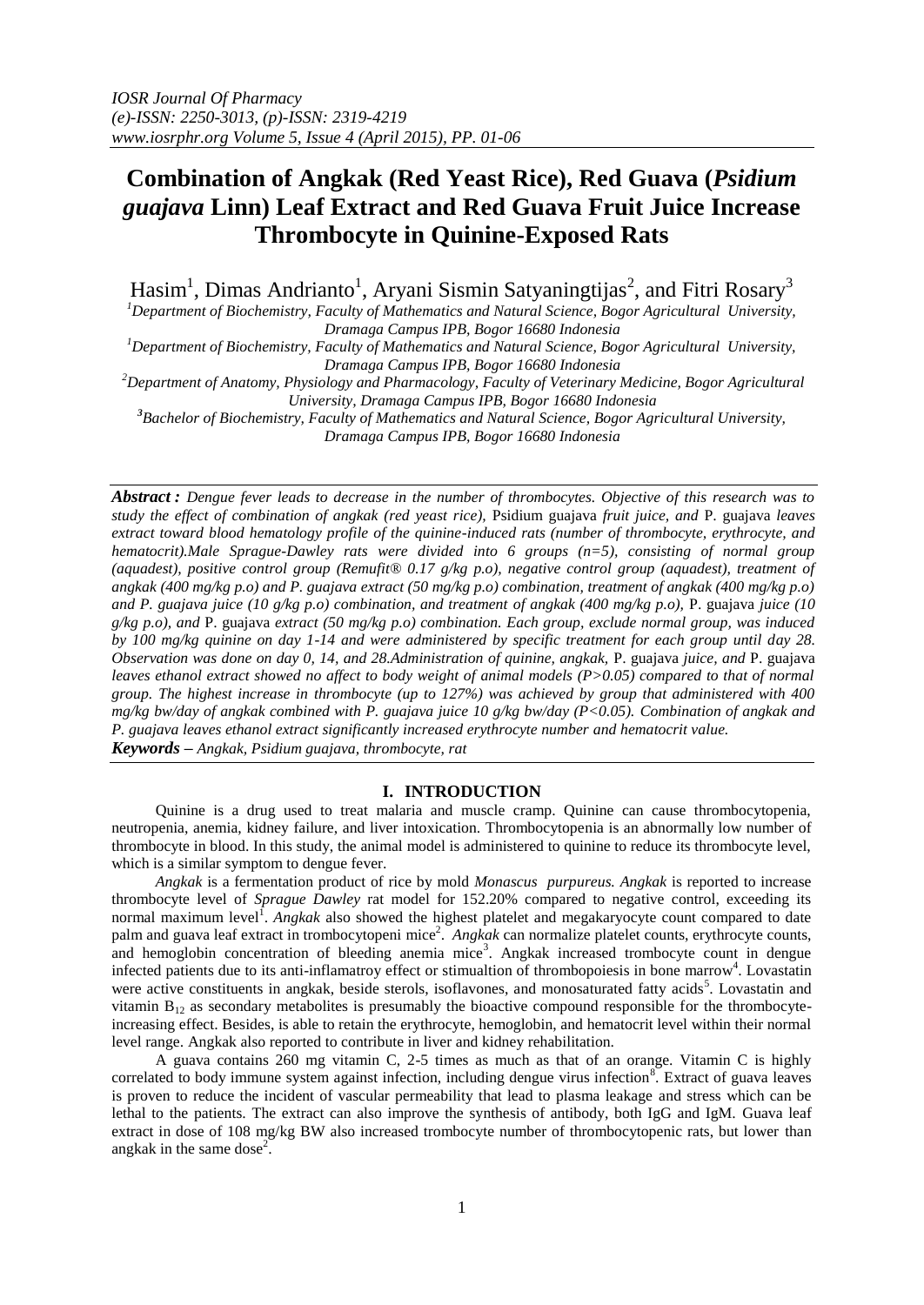Many efficacy tests have been done before on *angkak* and guava as a separate extract, especially their metabolic test toward blood hematology. *Angkak* produces lovastatin as its secondary metabolite, which can increase thrombocyte number, while guava leaf extract is known for its ability to induce thrombocyte synthesis. But, currently there is no scientific study on the effect of *angkak* and guava leaves as a mixture formula toward the figure of blood hematology. Chou<sup>6</sup> stated that drug combination could improve the effectiveness of the drugs, reduce the dosage to prevent toxicity, prevent drug resistance, and give a selective synergy effect toward the target.

This research aims to study the effect of combination of *angkak* and guava, as well as combination of *angkak* and ethanol extract of guava leaves toward blood hematology profile of the quinine-induced rats (number of thrombocyte, hemoglobin, erythrocyte, leucocyte, and hematocrit).

## **II. METHODS**

#### **2.1 Research design**

This study used randomized post-test only control-group design. Research was carried out at Department of Biochemistry, Bogor Agricultural University.

## **2.2 Experimental animals**

Number of animals was determined by Federer equation:  $(t-1)$  (n-1)  $\geq$  15, in which t represents the number of treatments (3 treatments, 2 controls, and 1 normal group) and n represents the minimum number animals within group.

A total of 30 male *Sprague Dawley* rats, ± 3 month-old weighing 250-350 g obtained from *Biofarmaka* research center, Bogor Agricultural University. The rats were adapted for 14 days to adjust the eating and life pattern. Those animals were kept in individual cages with 12h light-dark cycle and water *ad libitum*.

Five of the animals were administered with water along the treatment period and served as normal group (CO), while the others received quinine 100 mg/kg bw/day p.o for 14 days. Quinine induced rats were divided equally into 5 groups and receive respective treatments from day 15 until day 28. PC was the positive control group in which the rats were administered using Remufit® 170 mg/kg bw/day; KC was the negative control groups in which the rats receive no treatments.

*Angkak* was given as much as 0.4 g/ kg bw/ day<sup>1</sup> to optimally increase the number of thrombocyte of *Sprague Dawley* rats. Prabawati<sup>7</sup> and Agustinus<sup>8</sup> reported that 10 g/kg bw/ day of guava juice (ratio 1:1) given orally can increase the number of thrombocyte of *Sprague Dawley* rats significantly.

Formulation of *angkak* and guava juice was done based their optimum dosage, in which 400 mg/kg bw/day of *angkak* was mixed with 10 mg/kg bw/day of guava juice and given orally to the rats (AL group). Formulation of *angkak* and guava leaves extract was comprised of 400 mg/kg bw/day of *angkak* and 54.05 mg/kg bw/day of guava leaves extract given orally (AJ group). Lastly, formulation of *angkak*, guava juice, and guava leaves extract was done by mixing them in each optimum dosage and given orally (ALJ group).

### **2.3 Collection and analyses of blood**

Blood was collected on day 0, 7, 14, 21, and 28 for blood hematology analysis. Blood obtained from tail vena was put into a tube previously filled with EDTA of 1 mg/mL blood. Blood was analyzed for its hematology profile including number of thrombocyte, erythrocyte, hemoglobin, leucocyte, and hematocrit. During the adaptation and treatment period, the rats' appetite, body weight, eye condition, and behavior were observed every day. Blood hematology profile of the rats includes number of thrombocyte, erythrocyte, hemoglobin, leucocyte, and hematocrit. Hematocrit value (Ht) was determined using microhematocrit<sup>9</sup>, hemoglobin level (Hb) using Sahli method based on acid hematin development<sup>10</sup>, and total leucocyte<sup>11</sup>, thrombocyte, and erythrocyte<sup>9</sup> were determined using Hayem solution.

#### **2.4 Preparation of plant materials**

*P. guajava* juice was prepared by cutting clean fruit pulp, crushed using a blender, and sieved to separate the seed and other bigger parts. Subsequently, the fruit pulp was dip into boiling water for about 3 minutes. Aquadest was added with ratio 1:1 (b:v). *P. guajava* juice was kept in 4 °C storage.

The *P. guajava* leaf extract was made using maceration<sup> $(12,13)$ </sup>. *P. guajava* leaves were washed on flowing water twice and leave them to let the water drip. The clean leaves were sun-dried to reach moisture content of ±10% and were crushed in a *disc mill* until 40-mesh-size powder.

As much as 50 g of guava leaf powder was macerated with 250 ml of ethanol 70% as the solvent for 24 hours in an orbital shaker of 200 rpm speed to accelerate the extraction process. It was done thrice until we get a nearly clear filtrate.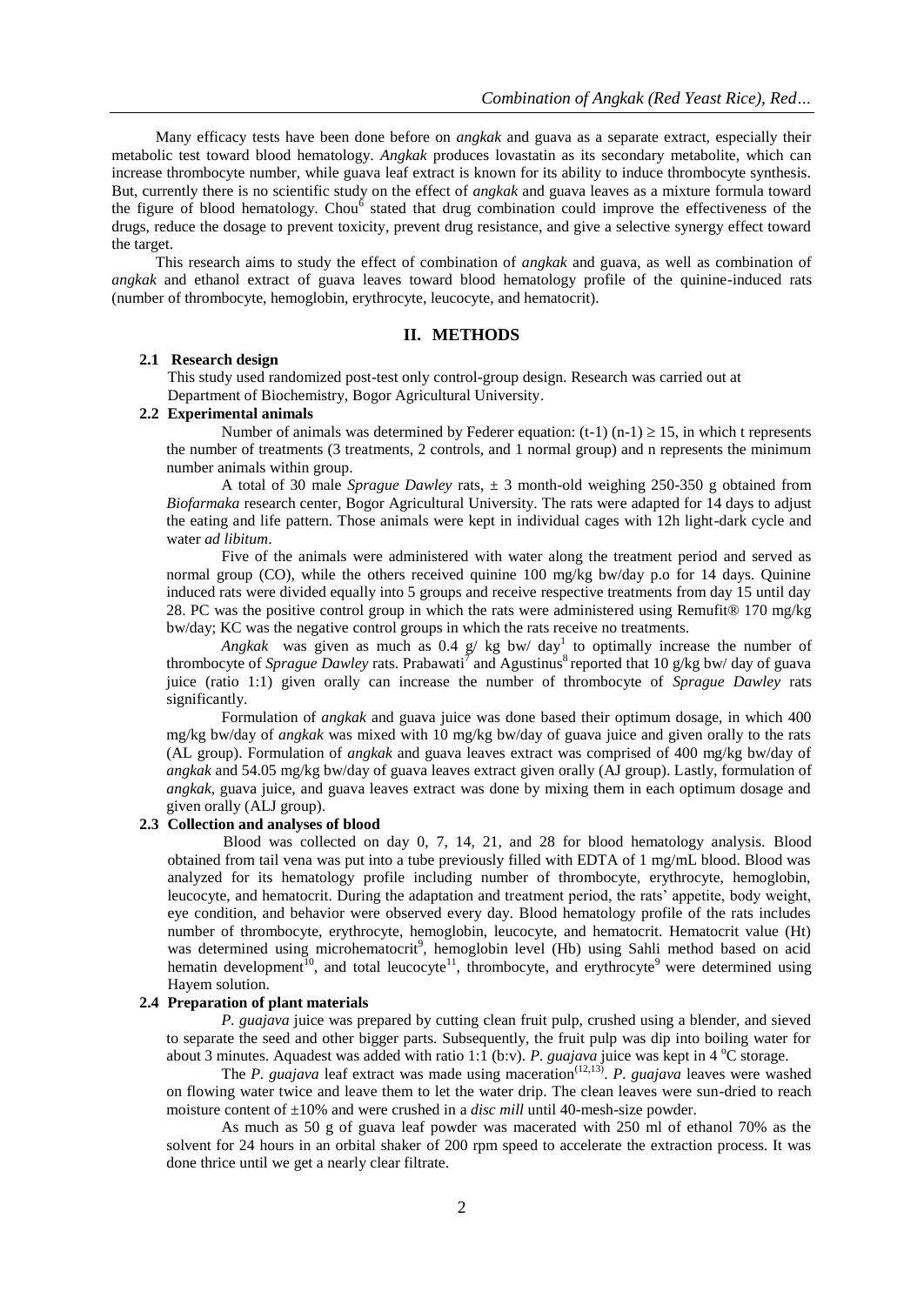The supernatant was filtered using Whattman No. I filter paper and the filtrate was then concentrated in a spray dryer. The extract obtained was put in a closed bottle and stored in a refrigerator of 4-8°C.

## **2.5 Data Analysis**

Data in graphs represents the average of 5 measurements, while data in table were represents the average and deviation standard of 5 measurements. Results were analyzed using one-way ANOVA. Values of p<0.05 was considered statistically significant.

#### **III. RESULTS**

Data of the rats' body weight from adaptation until the end of treatment period are presented on Figure 1. Statistical analysis showed that the average body weights of each groups on day 0 were not significantly different (P<0.05). During adaptation, an increase in average body weights was observed in all groups. But, they tend to decrease during treatment from day 0-14.



Figure 1. Body weight of male *Sprague Dawley* rats during adaptation (day 0-14) and treatment period (quinine, *angkak*, guava leaf extract, and guava juice) from day 15- 42. CO ( $\blacksquare$ ), PC ( $\blacksquare$ ), NC ( $\blacksquare$ ), AL ( $\blacksquare$ ), AJ ( $\blacksquare$ ), dan ALJ ( $\blacksquare$ ).

The decrease in body weight for all groups were not significantly different (P>0.05) compared to control group (CO). Administration of 100 mg/kg bw/day of quinine did not significantly affect the body weight decrease. The increase in body weight observed in-group AL, AJ, and ALJ from day 14-28 of treatment period were also not significantly different compared to control group (P>0.05) (Fig. 1). These changes in body weight of the animal models were still in control in compliance to that of control group.



Figure 2. Thrombocyte number of male *Sprague Dawley* rats.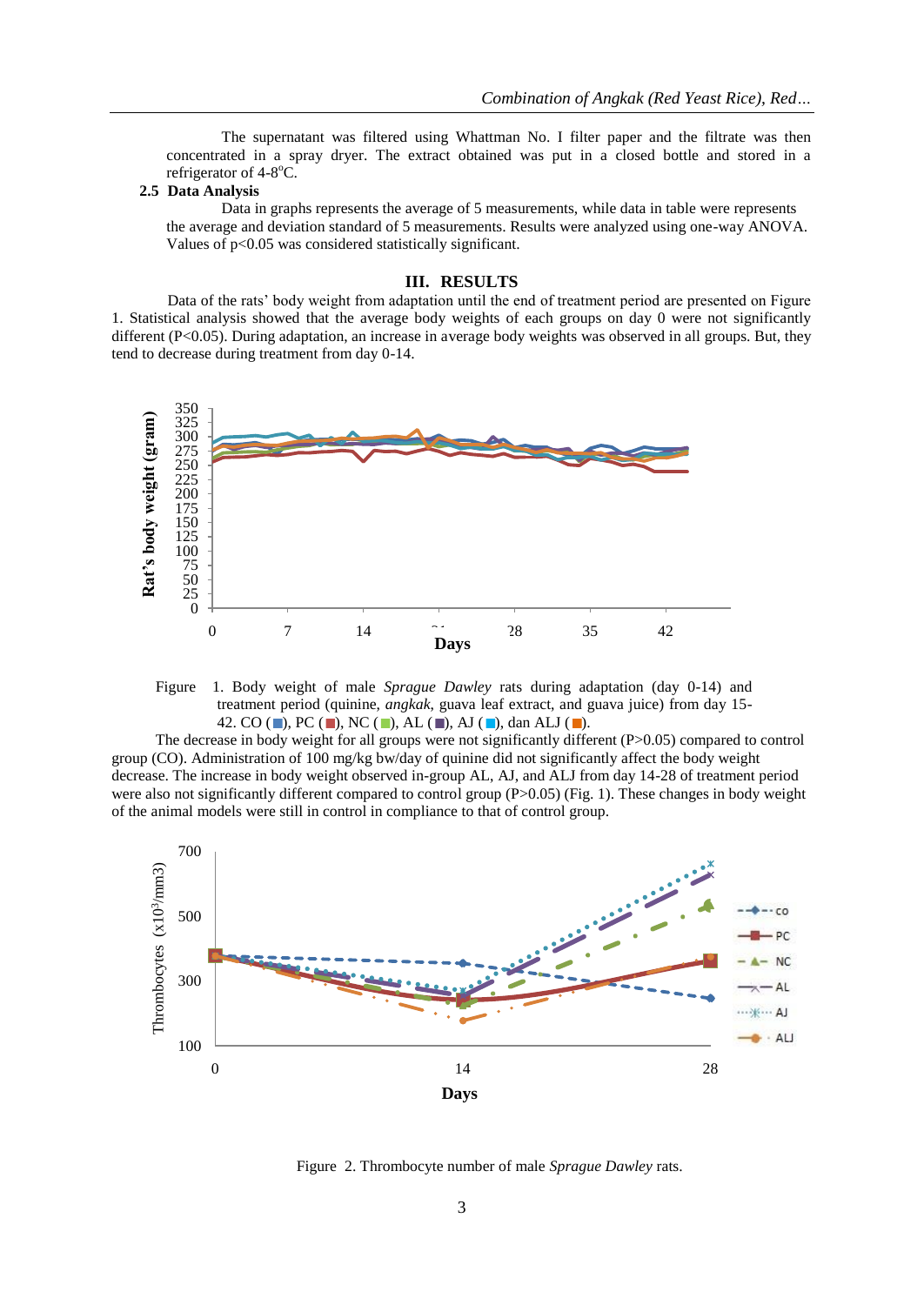Data of thrombocyte number of the animal models are presented on Figure 2. Average thrombocyte number of all rats on day 0 before receiving treatment was  $377.3 \pm 115.79 \times 10^3/\text{mm}^3$  (Fig. 1). Thrombocyte number of a normal rat ranges from  $150-460 \times 10^3/\text{mm}^3$ .

The analysis showed a decrease in thrombocyte number in-group AL, AJ and ALJ after the administration of 100 mg/ kg bw of quinine compared that on day 0. But, the decrease wasn't significant (P>0.05) compared to that of group CO on day 14.

On day 28, the thrombocyte number of group PC (given 0.17 g/ kg bw/ day of commercial drug) was higher than that of day 14, increasing from  $241.375 \pm 77.241 \times 10^3/\text{mm}^3$  to  $361.13 \pm 94.26 \times 10^3/\text{mm}^3$ . These increases were observed in-group AL, AJ, and ALJ during 14-day treatment compared to group NC.



Figure 3. Erythrocyte number of male *Sprague Dawley* rats.

The low erythrocyte number on day 0 corresponded to average hematocrit value on day 0, which is  $25 \pm$ 2.52 %. The erythrocyte number of all groups tends to increase during the administration of quinine although ingroup NC, AL, AJ, and ALJ it wasn't as high as that of group CO (Fig. 3). The highest increase was found ingroup CO with erythrocyte number of  $8.37 \pm 1.08 \times 10^6/\text{mm}^3$ . On the last day of treatment period (day 28), the erythrocyte number of group AL was found highest compared to that of group PC, AJ, and ALJ.



Figure 4. Hematocrit value of male *Sprague Dawley* rats

Alongside with the erythrocyte number, the highest hematocrit value was also found in-group AL, significantly different (P<0.05) compared to that of NC and CO (Fig. 4). This increase in hematocrit value was found in-group with combination treatment (AL and AJ).

### **IV. DISCUSSION**

The 14-day quinine induction with dosage of 100 mg/kg bw/ day reduced the rats' appetite, resulting in a decrease in body weight. Queasy, vomiting, stomachache, and diarrhea are several symptoms of local irritation caused by quinine<sup>14</sup>. After administration of quinine, some rats were found to have diarrhea and bleeding on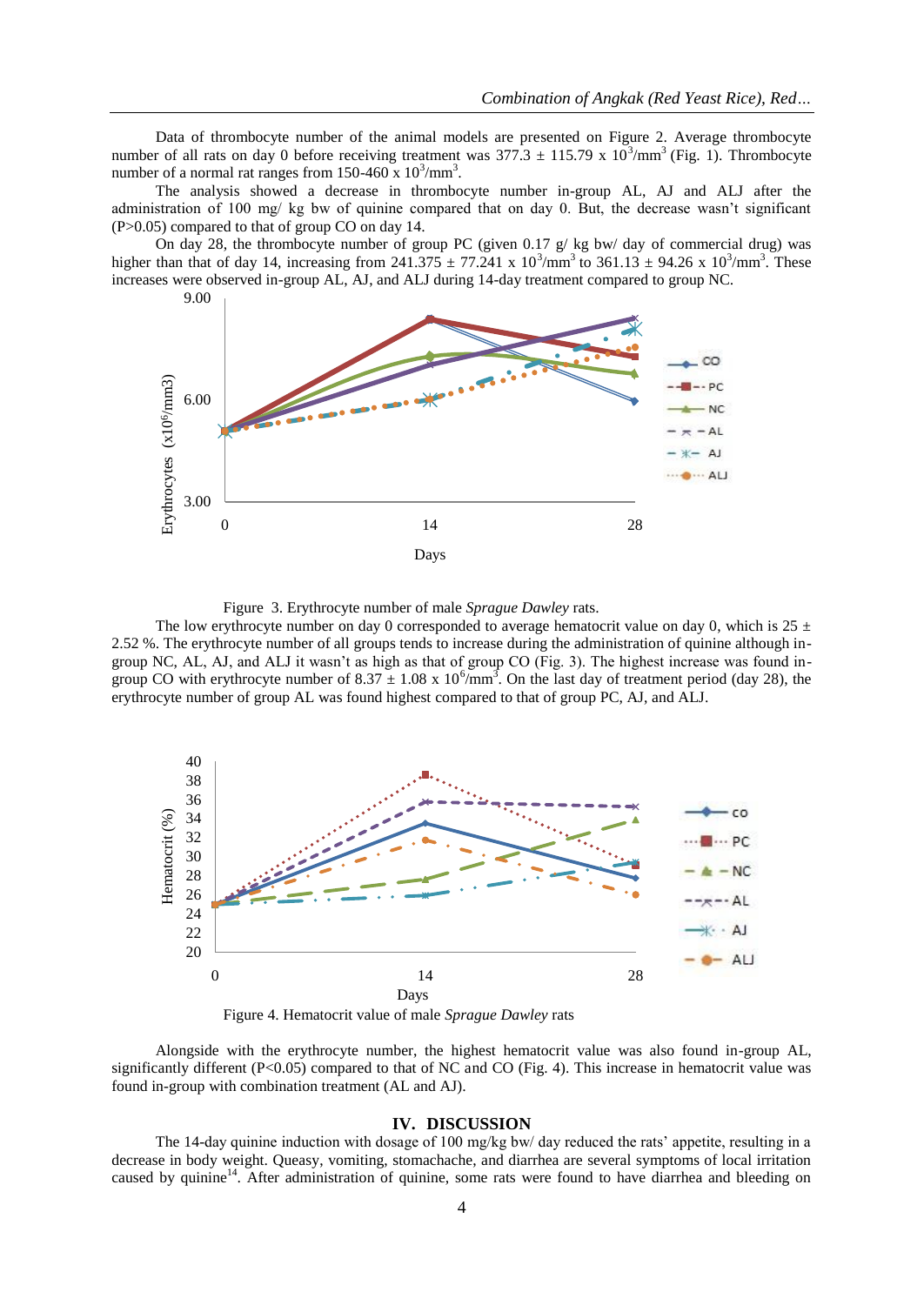their nose and ears. Quinine is known to have a toxic effect called thrombocytopenia, causing bleeding on the animal models<sup>14</sup>. Howard *et al.*<sup>15</sup> reported that rashes on skin and bleeding on *mucocutaneous* might also happen because of quinine induction.

During treatment from day 14-28, group NC, AL, AJ, and ALJ showed an increase in body weight compared to group CO and PC (Fig. 1). This is because of *angkak* administration to group AL, AJ, and ALJ which can improve the rats' appetite. *Angkak* contains some unsaturated fatty acid such as oleic acid, linoleic acid, and linolenic acid, as well as vitamin B complex like niacin<sup>5</sup>. Vitamin B complex consists of vitamin B<sub>1</sub> (thiamin),  $B_2$  (riboflavin),  $B_3$  (niacin),  $B_6$  (pyridoxine), and  $B_{12}$  (cobalamin). Vitamin B supports and improve body metabolism. Vitamin  $B_1$ ,  $B_2$ , and  $B_1$  improve eating appetite and body growth, thus result in increasing rat's body weight. Reduction of thrombocyte number by quinine administration was purposefully done to get the similar symptom as dengue fever. Thrombocytopenia is one of non-specific laboratory criteria for dengue fever<sup>4</sup>. A chemical bond between quinine and molecule on thrombocyte's plasma membrane surface will alter the structure and result in the new form of membrane cell's molecule, becoming a foreign substance for immune system<sup>15</sup>. Although thrombocyte number did increased in group PC, it's still lower than that of group AL, AJ, ALJ, and NC, indicating that once quinine administration was stopped thrombocyte number will increase naturally (Fig. 2). Administration of *angkak*, guava leaf extract, and red guava juice induced the thrombocyte synthesis better.After 14-day treatment with each combination, the thrombocyte number of group AL, AJ, and ALJ increased for 121%, 127%, 64% respectfully compared to that of group NC. Here group AJ showed the highest increase out of all groups. In the previous study. The same treatment done for 15 days by Rombe<sup>1</sup> showed 63% increase in thrombocyte number. Red guava juice didn't significantly affect thrombocyte synthesis on the animal models, but it improved body immune and reduced cell membrane damage because of its high content of quercetin and vitamin C. Guava contains 260 mg vitamin C per 100 g of fruit, 2-5 times as much as that in orange. Ascorbic acid is an important compound in activating enzyme prolyl hydroxylase that functions in collagen synthesis. Without ascorbic acid, collagen fiber won't be perfectly developed and weak.

Vitamin C is really crucial for growth and tissues' strength in subcutaneous tissue, cartilage, bone, and teeth. Quercetin activity can lower damage of neuronal cell membrane caused by dengue virus<sup>16</sup>. A study by Agustinus<sup>11</sup> showed that dengue fever patients administered with red guava juice increased their thrombocyte number better than control. Aster<sup>17</sup> reported that quinine affected thrombocyte and also granulocyte, erythrocyte, and other tissues. Increase in erythrocyte number on day 14 was followed by an increase in hematocrit value, it happened on all groups. But, the increase of hematocrit value was still within the normal limit of *Sprague Dawley* rats. This result is in agreement with study by Wolford *et al.*<sup>18</sup> in which hematocrit value of male *Sprague Dawley* rats will increase as they grow older.

When the blood liquid leak out of blood vessel while the solid part remains inside, the hematocrit value will increase. As the liquid leaks, the percentage of solid toward the liquid will increase thus the hematocrit value will also increase. On day 28, the erythrocyte number of group AL was found as the highest compared to that of group PC, AJ, ALJ. *Angkak* contains vitamin B<sub>12</sub> that promotes synthesis and maturation of red blood cells. In addition, lovastatin in *angkak* will also contribute in providing ubiquinone and hemeA which are important in cells' energy improvement and red blood cells recovery<sup>19</sup>. Hematocrit (Ht) is a comparison value of solid part of the blood (blood cells) and the liquid part (plasma). Higher hematocrit value means higher blood cells compared to blood plasma. Guava juice contains a considerable amount of ascorbic acid that may increase random migration of neutrophil, monocyte, and eosinophil in blood vessel<sup>20</sup>. Administration of *angkak* and red guava juice to group AJ allowed the hematocrit value to increase within the normal limit.

## **V. CONCLUSION**

The results showed that combination of *angkak* and ethanol extract of guava leaves were able to increase erythrocyte number and hematocrit value significantly and might be further evaluate as a treatment for thrombocytopenia.

#### **REFERENCES**

- [1] Rombe A, *Angkak* ability in increasing thrombocyte number of *Sprague dawley* rats, Bachelor thesis, Bogor Agricultural University, Indonesia, 2005
- [2] S. I. Wiyasihati, K. W. Wigati, T. W.Comparing the effect of red yeast rice, date palm, and guava leafextract on thrombocyte and megakaryocyte count in thrombocytopenic white rats, *Folia MedicaIndonesiana , 49, 2,* 2013, 82-87.
- [3] Z. Noor and Y.Astuti, Effect of Angkak against Bleeding Anemia of Rat, *Proc.International Conference: Research and Application on Traditional Complementary and Alternative Medicine in Health Care* (TCAM), June, 22nd -23rd 2012, Surakarta, Indonesia.
- [4] M N Diansyah, Suharto, and E A Triyono, 2013, Effect of red yeast rice (*Monascus purpureus*) extract to the trombopoietin level in dengue infected patients, *Folia Medica Indonesiana*, 49(4), 220-225.
- [5] Anonimous. *Monascus purpureus*(Red Yeast Rice).*Alternative Medicine Review*, 9, 2, 2004, 208-210
- [6] Chou ,T.C.Theoretical basis, experimental design, and computerized simulation of synergism and antagonism in drug combination studies. *Pharmacol Rev.,58*, 2006, 621–681.